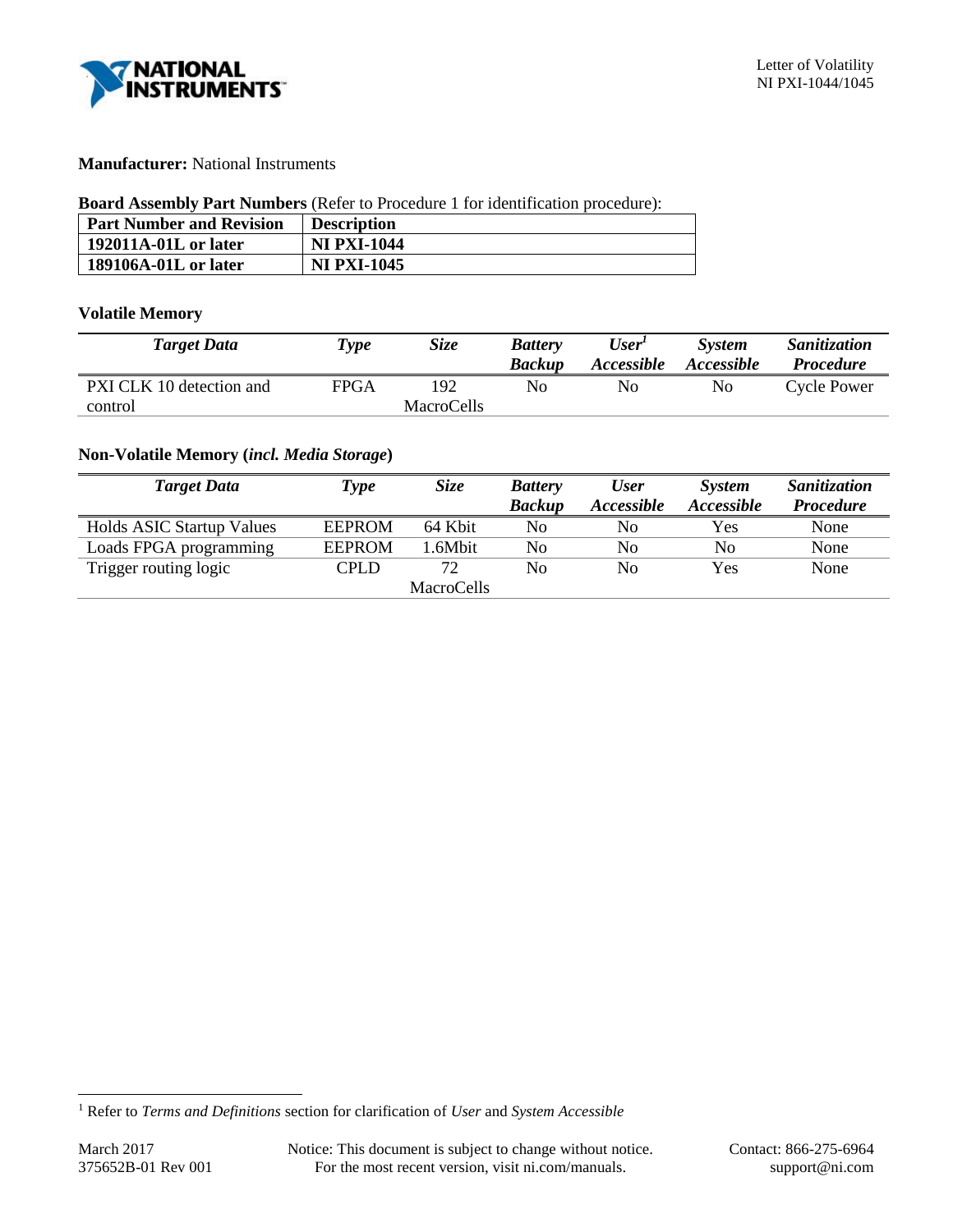

## **Procedures**

# **Procedure 1 – Board Assembly Part Number identification:**

To determine the Board Assembly Part Number and Revision, refer to the label applied to the surface of your product. The Assembly Part Number should be formatted as "P/N: #####a-##L.